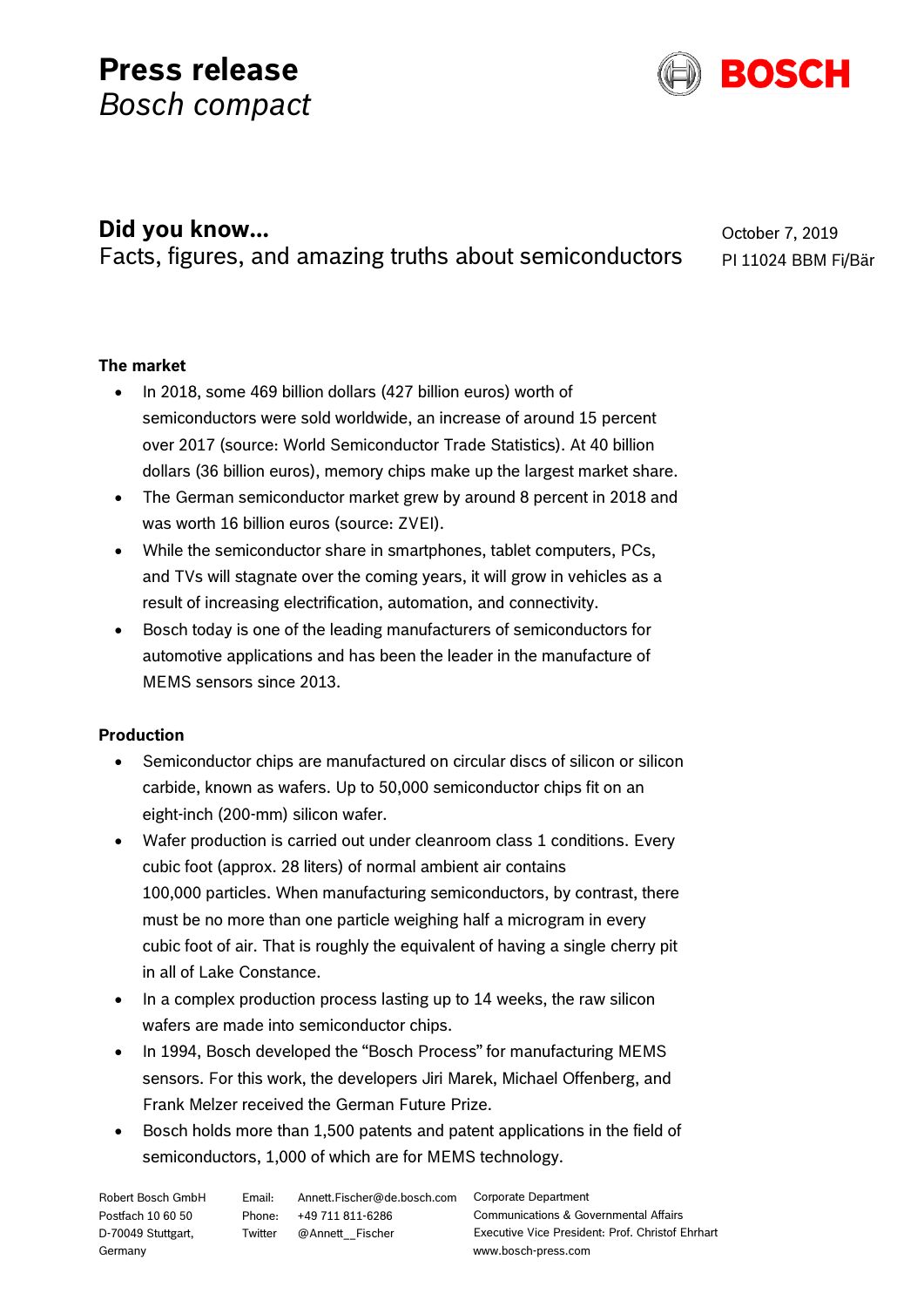#### **The development of semiconductor technology at Bosch**

- Bosch has been manufacturing a wide range of semiconductor chips for nearly 50 years. These include application-specific integrated circuits (ASICs), power semiconductors, and microelectromechanical systems (MEMS).
- In the mid-1950s, Bosch research began to explore the development of particularly robust semiconductor components that are suitable for use on the road.
- In the 1960s, Bosch developed the first power semiconductor for cars. Back then, special generator diodes made generators more reliable and longer-lasting.
- At the end of the 1960s, Bosch built its first semiconductor factory in Reutlingen due to the growing demand for the components from within the Bosch Group.
- In 1970, Bosch launched the world's first mass-produced ASICs for cars. Specifically, they were power transistors for voltage regulators and integrated circuits.
- When Bosch began producing its Motronic a digital engine control system (ignition and injection in one control unit) – in 1979, it had an eightbit microprocessor on board. Together with the erasable memory used, this was effectively the world's first use of a computer in a car in a drivingrelevant role.
- Bosch has been producing MEMS sensors for 25 years; the first model was a pressure sensor for the Bosch Motronic.
- In 2010, Bosch took its 200-millimeter semiconductor factory in Reutlingen into operation. With a total outlay of 600 million euros for the wafer fab, this was the biggest single investment ever made in the history of the Bosch Group.
- In June 2018, Bosch laid the foundation stone in Dresden for the construction of the Bosch Group's most advanced semiconductor factory. The company is investing around one billion euros in this facility. In the plant, the company will manufacture semiconductors based on 300-millimeter technology.

#### **Use in vehicles**

- In 2018, every new vehicle featured semiconductors worth 370 dollars (337 euros) on average. By 2021, this figure is set to rise to around 406 dollars (369 euros) (source: ZVEI). Experts predict that the biggest growth will be in the compact and middle-class segments, as typical highend functions gradually seep into the mass market.
- Today's vehicles feature around 50 MEMS sensors.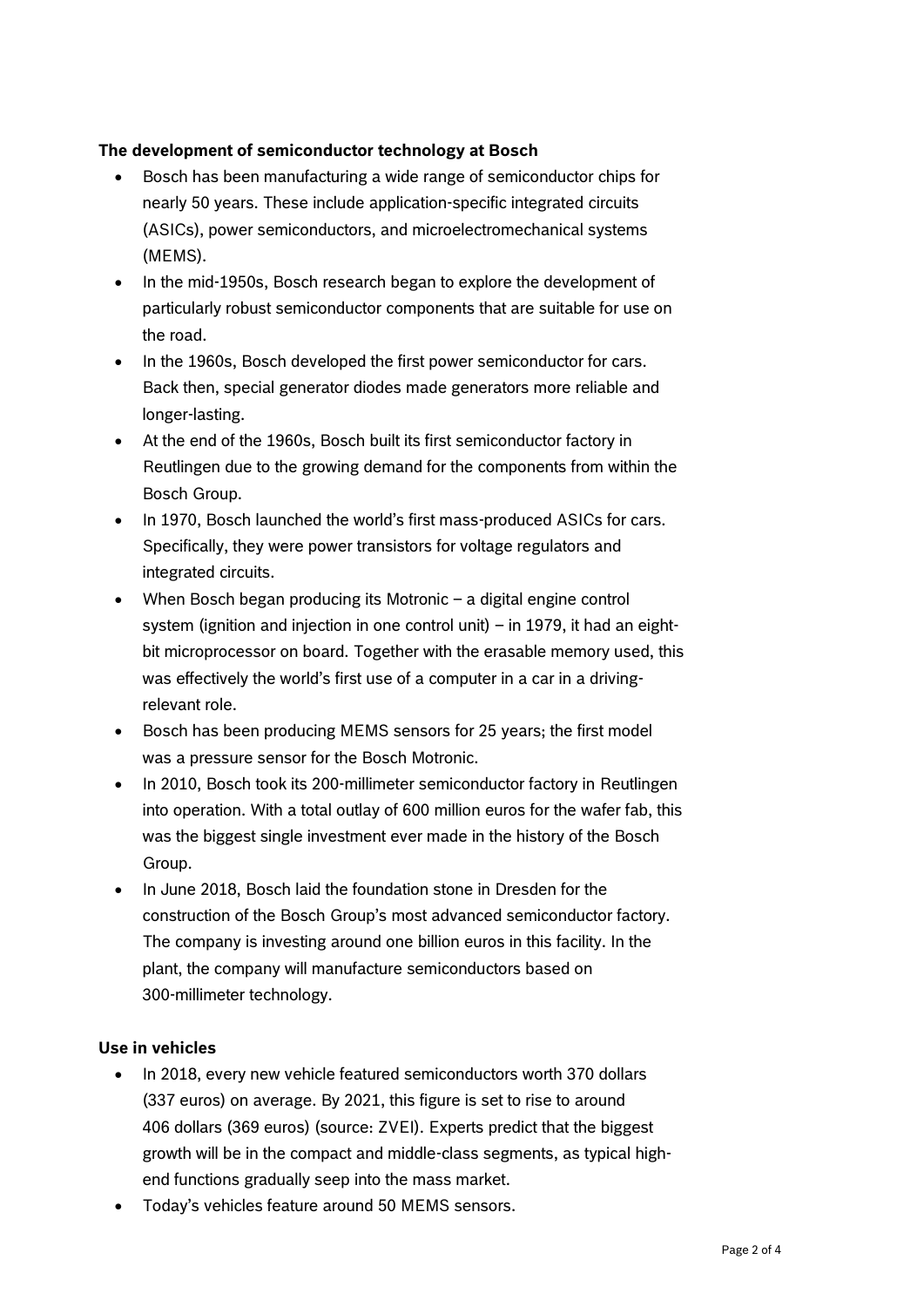- Semiconductors account for some 75 percent of innovations in new vehicles. They can be found, for example, in the powertrain, in the cockpit, and in the infotainment and driver assistance and safety systems.
- In 2016, every car rolling off the production lines worldwide had on average more than nine Bosch chips on board, of which five were MEMS sensors.

#### **Use in consumer and entertainment electronics**

- For more than ten years, Bosch MEMS sensors have also been used in consumer electronics. 2006 saw the market launch of the first MEMS sensor for consumer electronics. It enhanced the fun of games consoles.
- In 2018, more than 1.4 billion smartphones were sold (source: International Data Corporation (IDC)). In addition, wearables – the collective term for electronics that can be worn on the body, such as smart watches, fitness armbands, and data goggles – are growing in popularity. In 2018, sales of wearables were around 172 million units (source: IDC). All these devices contain sensors that evaluate a very wide range of information.
- On average, five MEMS sensors are built into every smartphone. They enable the mini-computers to recognize when the screen has been turned, and they stabilize photos and facilitate navigation.
- Every second smartphone has at least one Bosch semiconductor chip (MEMS sensor).

#### **Amazing but true**

- When Bosch began the production of micromechanical sensors in 1995, the edge length of an acceleration sensor was 133 millimeters. The edge length of the smallest MEMS sensor currently in Bosch's portfolio is 1.56 millimeters. That is smaller than a pinhead and represents a miniaturization of the sensor size by a factor of 85 within about 25 years – while simultaneously featuring more functions. More than 80 of these microchips would fit on a thumbnail.
- To date, Bosch has manufactured well in excess of 10 billion MEMS sensors in Reutlingen, with several million more added to the tally every day.
- On average, Bosch semiconductors are two millimeters thick. If the 10 billion semiconductors already manufactured by Bosch were laid end to end, the row of chips would be about 20,000 kilometers long. That is roughly the distance from the North to the South Pole.
- In consumer electronics, MEMS sensors are less than one millimeter in height. Some components inside the sensors measure a mere four micrometers – 17 times thinner than a human hair.